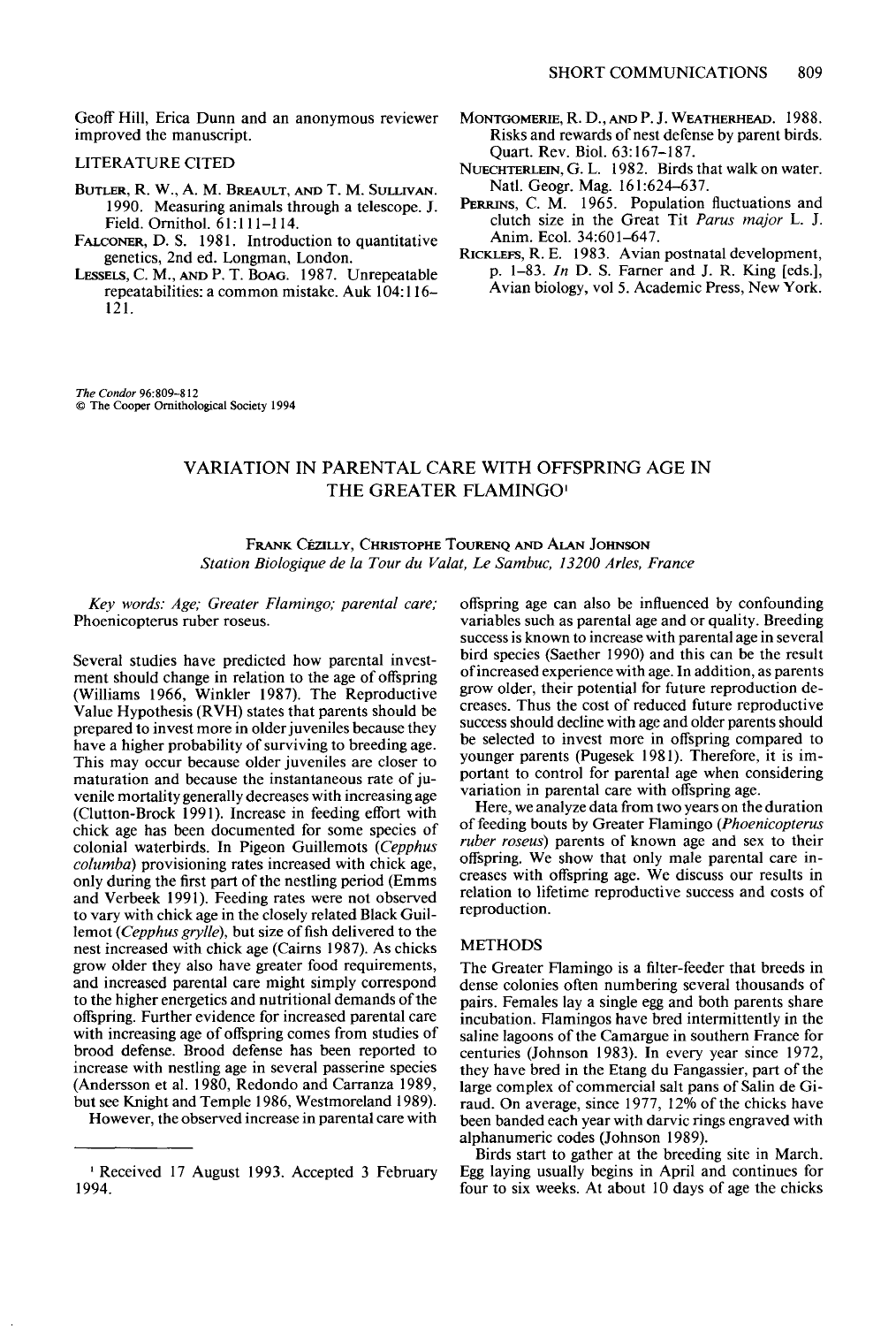**bout length in relation to offspring age between year Rohlf 198 1) to test for the relative contribution of chick 1985 and year 1989. age and male age on feeding bout duration. Only chick** 

| Year                                                                                                                                                       | r                 | n        | P              | $0.0002$ ).                               |
|------------------------------------------------------------------------------------------------------------------------------------------------------------|-------------------|----------|----------------|-------------------------------------------|
|                                                                                                                                                            |                   | Males    |                | <b>DISCUS</b>                             |
| 1985<br>1989                                                                                                                                               | 0.638<br>0.609    | 20<br>9  | 0.002<br>0.082 | Several r<br>not rely o                   |
| Difference between means: $F_{1,27} = 3.01$ ns<br>Difference between slopes: $F_{1,27} = 0.188$ ns<br>Difference between intercepts: $F_{127} = 0.888$ ns  |                   |          |                | spective<br>about all<br>As chick         |
| Females                                                                                                                                                    |                   |          |                | ductive :                                 |
| 1985<br>1989                                                                                                                                               | $-0.116$<br>0.284 | 17<br>11 | 0.656<br>0.398 | surviving<br>are less                     |
| Difference between means: $F_{1,26} = 3.56$ ns<br>Difference between slopes: $F_{1,26} = 0.841$ ns<br>Difference between intercepts: $F_{1,26} = 3.243$ ns |                   |          |                | (Salathé<br>parental<br>The p<br>mingo, o |

**form small creches on the breeding island, before leaving the nesting island to join a single large creche, which can hold several thousand chicks (Johnson 1983). The young fly 70-90 days after hatching when they are independent. Until 70 days of age the young are unable to feed by themselves as the filter apparatus of the bill is not fully developed (Jenkin 1957). During this time, parents do not regurgitate food for their offspring (Studer-Thiersch 1975) but feed them with a secretion formed by glands lying in the upper digestive tract (Lang 1963). This secretion consists of fat, protein carbohydrate and blood. At the time creches form, feeding chicks is the only component of parental expenses.** 

**Because of the density and movements of birds within the creche it is usually difficult to record the frequency and duration of adult-young interactions. However in 1985 and 1989 the duration of several complete feeding bouts was recorded. Age of chicks was either known accurately or determined from plumage characteristics (Johnson et al. 1993) and sex of their ringed parents was known from previous observations at the nest in the same or preceding breeding seasons.** 

#### **RESULTS**

In 1985 and 1989, the Camargue crèche consisted of **7,800 and 7,100 chicks, respectively. Data for 37 complete feeding bouts from parents of known age and sex were obtained in 1985 and 20 in 1989. The age of chicks varied between 14 and 95 days in 1985 and between 20 and 93 days in 1989. Mean feeding bout duration was 14 and 11 min in 1985 and 1989, respectively.** 

**There was no difference between the two years in variation in parental care with chick age for either males or females (Table 1). Therefore, we pooled data from the two years for each sex. There was a significant difference between sexes in variation in parental care with age. Male but not female parents increased the duration of feeding bouts with chick age (Fig. 1, Analysis of covariance [ANCOVA]**  $F_{1,55} = 5.547$ ,  $P = 0.021$ ). **There was no difference in intercept between the two**   $regressions$  ( $F_{1,55} = 0.01$ , ns) for males and females. We

**TABLE 1. Comparison of the variation in feeding performed a stepwise multiple regression (Sokal and**  age was retained as significant  $(F_{1,27} = 20.65, P =$ 

### **DISCUSSION**

**Several researchers have suggested that parents should not rely on the amount of past investment but on prospective value of their offspring when making decisions about allocation of parental effort (Clutton-Brock 199 1). As chicks grow older they might be of higher reproductive value because of their increasing chance of surviving to breeding age. In the Camargue, older chicks are less susceptible to predation than younger ones (Salathe 1983, this study). This would favor increased parental effort with offspring age.** 

**The present study shows that in the Greater Flamingo, only male parental effort increases with increasing offspring age. Although older flamingos tend to nest**  earlier (Cézilly et al., unpubl. results), variation in pa**rental age had no effect on variation in feeding bout length in this study. However, the older parents considered here were only 12 years old. Flamingos live up to 34 years in the wild and over 50 years in captivity. Thus, the absence of covariation between parental age and feeding bout duration within this study may be affected by the age structure of the present ringed population. Future research should help in assessing the potential effect of parental age on feeding bout duration.** 

**Because of fundamental sex differences in initial pa**rental investment (Trivers 1972) and risk of extra-pair **copulation resulting in uncertain paternity, male-parental effort has previously been expected to be less than female parental effort in monogamous species (Alexander 1974). However, this view has been challenged**  by Burger (1981), who suggested that males in mo**nogamous species invest heavily in territorial defense, mate guarding, and mate provisioning and would therefore be as prone as females to invest in parental**  care. In flamingos, males invest little energy in terri**torial defense since the pair occupies the nest site only a few days prior to egg laying, and males provide no food to their mate. However, mate guarding lasts several weeks before egg laying (pers. obs.).** 

**Why do males not provision at higher rates when chick demand is low, since they seem capable of working harder? In several species, moderate investment by males in parental effort has been explained by a higher investment in attempted extra-matings (Westneat 1988, Carey 1990, Creelman and Storey 199 1). However, this explanation is not appropriate for flamingos in this study. Once the creche is formed there is no opportunity for successful reproduction through extra-pair copulation since the breeding island has by then been deserted by adults, and no female would attempt to breed in isolation from conspecifics. Alternatively, females may be physiologically limited in their ability to face increasing demands from older chicks. First, the inability of females to increase feeding bouts might be due to a lower ability than males to produce sufficient amounts of secretion, as females are slightly smaller than males. Females may also suffer higher**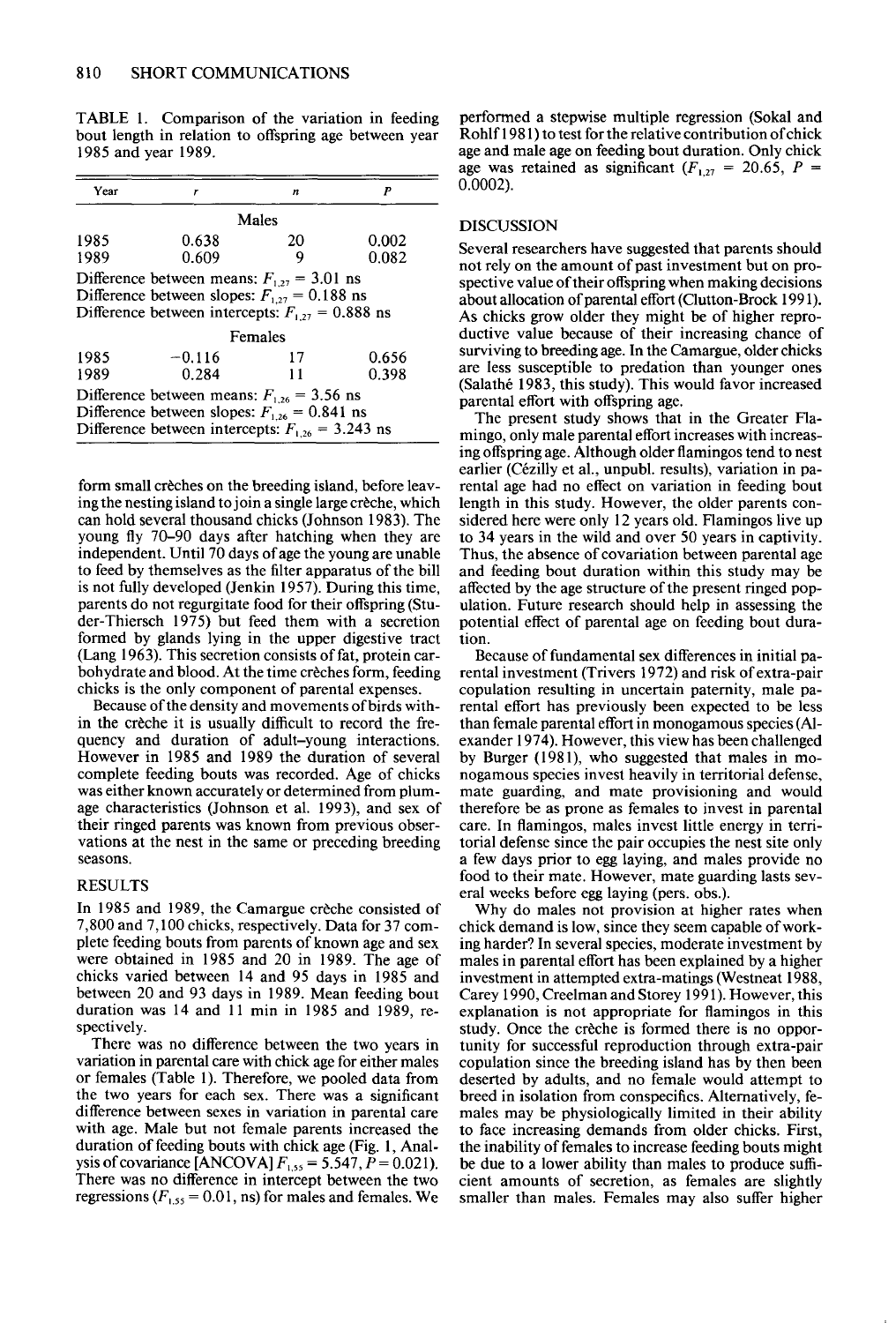



**FIGURE 1. Feeding bout duration in relation to chick age in the Greater Flamingo. Data from 1985 and 1989 are pooled.** 

**costs than males in earlier stages of reproduction as**  suggested by patterns of nest desertion (Cézilly 1993). **They may therefore remain physiologically stressed and unable to adjust to the greater requirements of older chicks. Captive flamingos have been observed increasing feeding bouts with offspring age (Studer-Thiersch 1975) but no sex-related differences were reported. However, captive females may have had considerably better feeding conditions than in the wild.** 

**I'Est for allowing access to their estate and the flamingo team at Tour du Valat for assistance in the field.** 

**LITERATURE CITED** 

- **ALEXANDER, R. D. 1974. The evolution of social behavior. Annu. Rev. Ecol. Syst. 5:325-383.**
- **ANDERSSON, M., C. G. WIKLUND, AND H. RLINDGREN. 1980. Parental defense of offspring: a model and an example. Anim. Behav. 28:536-542.**

**We thank the Compagnie des Salins du Midi et de** 

BURGER, J. 1981. Sexual differences in parental ac-